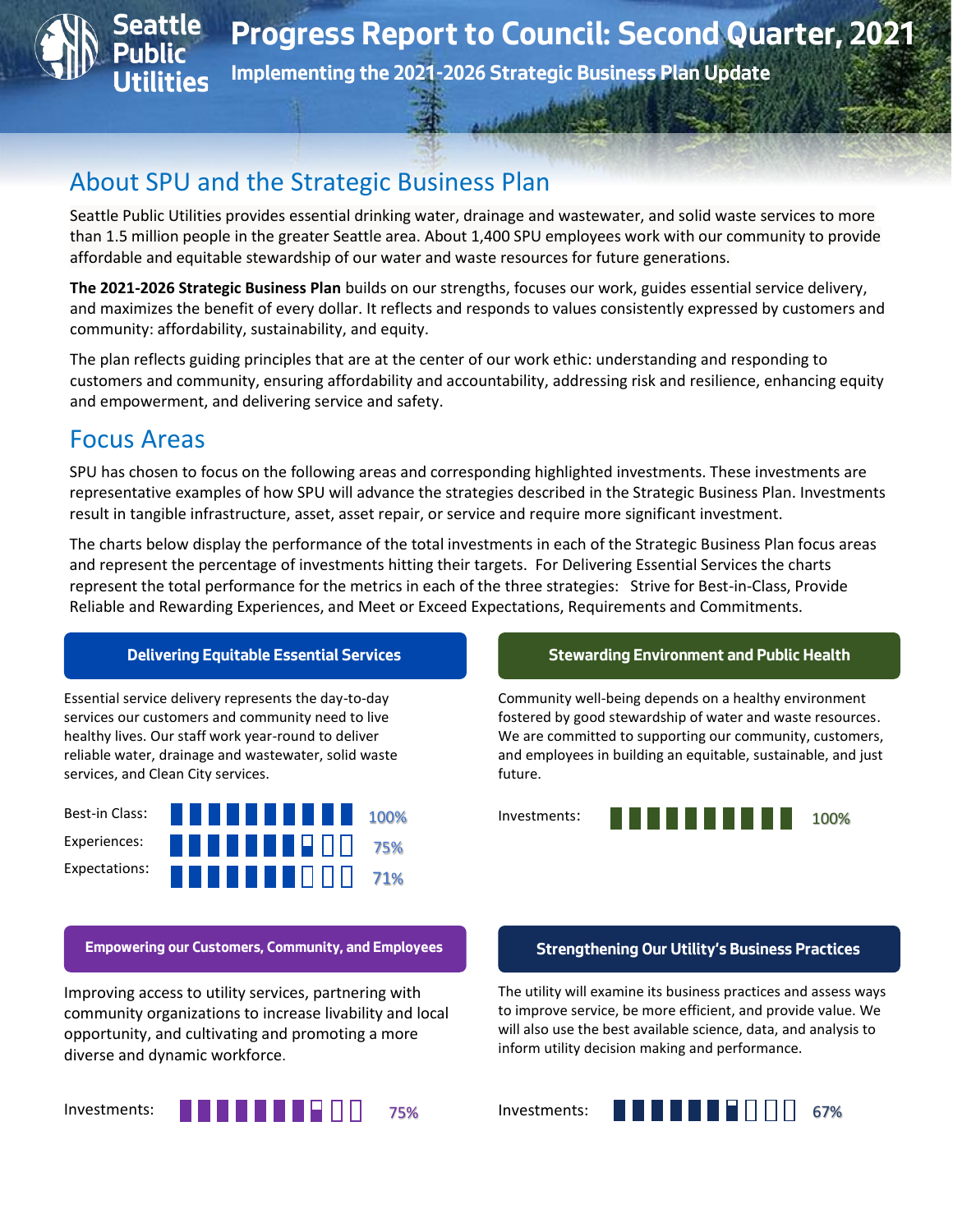We are committed to supporting our community, customers, and employees in building an equitable, sustainable, and just future.

| <b>Best In Class</b>                                          | 5.8%<br><b>System Leak Reduction</b><br>Annual Target: ≤10%   | $-3309$<br><b>Utility Discount Program</b><br><b>Target: Meet the Need</b>         |                                                             | .80 lbs<br><b>Residential Garbage*</b><br>Annual Target: <1lb/pers/day<br>Target: ≥95% |                                                      | 100%<br><b>Clean City Collection</b>                                            | 1.78<br><b>Sewer Overflows</b><br>Target: $\leq 4$ per 100 miles |
|---------------------------------------------------------------|---------------------------------------------------------------|------------------------------------------------------------------------------------|-------------------------------------------------------------|----------------------------------------------------------------------------------------|------------------------------------------------------|---------------------------------------------------------------------------------|------------------------------------------------------------------|
| <b>Reliable and</b><br><b>Rewarding</b><br><b>Experiences</b> | 92%<br><b>Water &amp; DWW response</b><br>Target: $\geq 90\%$ | 1.09<br><b>Missed waste pick-up</b><br>Target: $\leq 1$ per 1000 stops             |                                                             | 97%<br><b>Customer call response</b><br>Target: $\geq 80\%$ in 3 mins                  |                                                      | <b>93%</b><br><b>Customer satisfaction</b><br>Target: $\geq 90\%$               |                                                                  |
| <b>Expectations,</b><br>Requirements,<br>and Commitments      | 62%<br><b>CSO Outfalls</b><br>Annual Target: $\geq 62\%$      | $2.11$ lbs<br>Garbage, Recycle,<br>Organics*<br>Target: $< 2.5$<br>lbs./person/day | <b>79%</b><br><b>Customer Effort</b><br>Target: $\geq 80\%$ | <b>20%</b><br><b>WMBE Purchasing</b><br>Target: $\geq$ 17%                             | 16%<br><b>WMBE</b> consultants<br>Target: $\geq$ 22% | <b>Met</b><br><b>Drinking Water Quality</b><br><b>Target: Regulation</b><br>met | <b>Met</b><br>NPDES**<br><b>Target: Requirements</b><br>met      |

*\*Metrics for Residential Garbage and Garbage, Recycle, Organics reporting is annual, and there is a lag in obtaining the data. Current annual metric available is from 2019. \*\* National Pollution Discharge Elimination System permits requirements for Seattle's Drainage and Wastewater systems*

**Utility Discount Program:** The target for Utility Discount Program will continue to be 'meet the need' for 2021. The negative net enrollment for the quarter was driven by removal of accounts that failed to complete the 're-certification' process and confirm program qualification.

## **Highlights**

**Customer Satisfaction:** In the second quarter, SPU continued to exceed the goal with an overall 93% customer satisfaction score. **Customer Effort**: In Q2, 79% of customers strongly agreed that SPU made it easy for them to handle their customer issue. The goal is  $\geq 80$ %.

**Missed Waste Pick-up:** In the second Quarter, the Solid Waste contractors slightly missed the target due to the extreme heat wave, that impacted their ability to safely collect at the end of June.

**Clean Cities:** Continued to exceed targets for addressing sharps (needle) collection, illegal dumping, and graffiti abatement in the 2<sup>nd</sup> Quarter; and by the end of the Quarter had surpassed their annual target for sharps collection by collecting over 25,000 needles so far.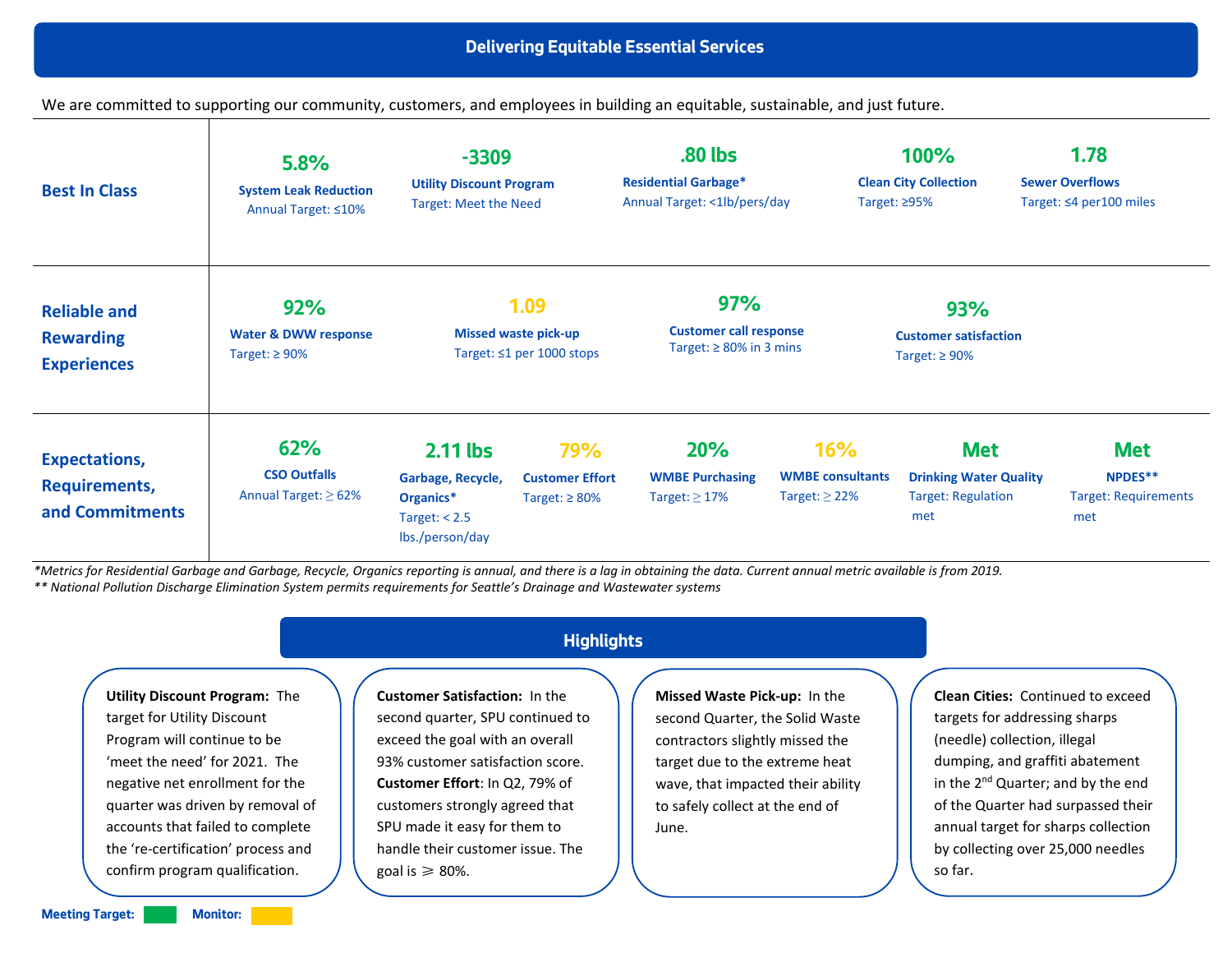

## **Ship Canal Water Quality Project Status: Minor Delay**

**Description**: The Ship Canal Water Quality Project (SCWQP) will improve regional water quality by keeping more than 75 million gallons of polluted stormwater and sewage from flowing into the Lake Washington Ship Canal, Salmon Bay, and Lake Union on average each year. The project is under a federal consent decree and must be operational by the end of 2025.

### **Annual Target:**

**track**

- Design of the pump station, and Wallingford and Ballard conveyance projects
- Begin digging 2.7-mile long, 18-ft 10-in diameter storage tunnel using 22-foot diameter Tunnel Boring Machine (TBM)

**Update for the Quarter**: In the second quarter, designs of 90% Design Package for Pump Station and Ballard Conveyance project and Final Design of Wallingford Conveyance project were completed. These projects are progressing to finish earlier than the 2023 target. Tunneling has not started in Q2 due to international shipping delays for key pieces of equipment. We anticipate the tunneling to begin in July 2021.



## **Green Stormwater Infrastructure Community Community Status: On Track**

**Description**: SPU will lead programs, policies, and partnerships to expand the use of green infrastructure, decreasing polluted runoff entering Seattle's waterways while providing substantial environmental and community benefits.  Implementation focus areas include GSI projects in the Longfellow, Piper's, and Thornton Creek watersheds, as well as urban villages.

### **Annual Target:**

**track**

- Leverage DWW Capital project investments to grow knowledge and delivery of expanded community benefits (environment, health, equity, empowerment, customer experience)
- Launch RainCity Partnerships, continue a right sized RainWise program, and increase partnership on private property in many areas of the city
- Manage an average volume of 440 million gallons (MG) of runoff with GSI

**Update for the Quarter**: In the second quarter, SPU continued to leverage CIP investments to grow knowledge and delivery of expanded community benefits. Two projects were advertised for construction, and several are in early stages of development and exploring co-development with SDOT, SPR, OPCD, community or a combination of them all.

With 430 million gallons of polluted runoff currently being managed with GSI (that's the equivalent of over 650 Olympic swimming pools), SPU is on track to meet the annual target of 440 MG.

Our RainCity CBP3 program RFI had great feedback for our approach to growing and delivering the program. RainWise continues to partner with property owners through installation rebates, as well a partnership with Seattle Public Schools; new installations this summer include cisterns and rain gardens at Leschi school.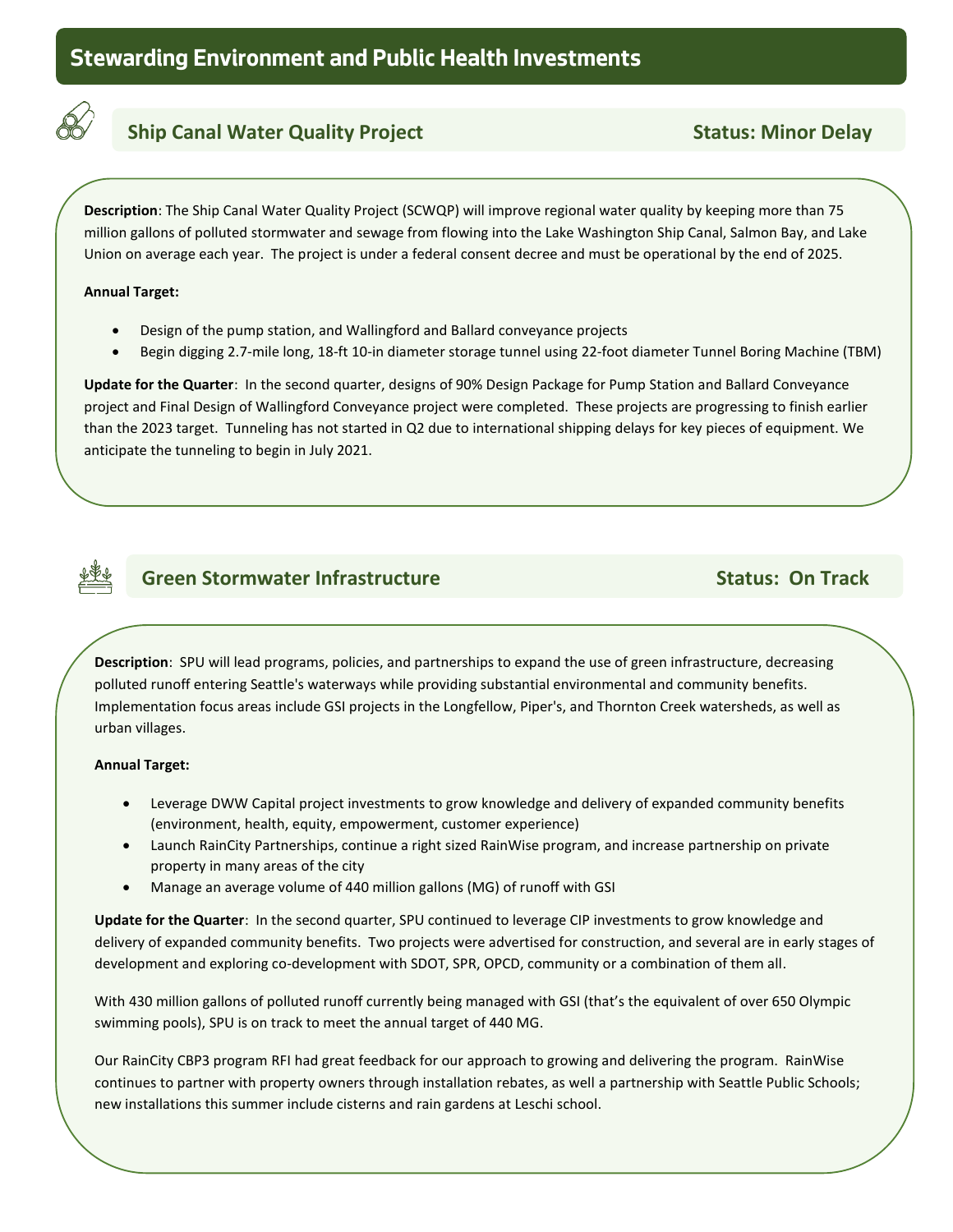## **Side Sewer Assistance Pilot and Implementation Status: Minor Delay**

**Description:** Identify and test program approaches that are of value to customers that help reduce the costs of owning and maintaining side sewers.

### **Annual Target:**

**track**

四

- Apply the Racial Equity Toolkit to program implementation by Q2
- Develop an implementation plan with strategies and tactics to pilot the program
- Develop program awareness and pilot program
- Acquire a 3rd Party Agreement or Contract (if applicable)

**Update for the Quarter:** In the second quarter, SPU delivered the Racial Equity Toolkit final memo for the implementation of the Side Sewer Assistance program. The Pilot Implementation Plan with Outreach Strategy & Tactics was also drafted. The Pilot encountered minor delays with the development of outreach materials to aid program awareness and pilot enrollment, and with drafting an agreement for 3<sup>rd</sup> party Project Management. These milestones should be completed by Q3.

## **SPU Support Services for the Unsheltered Status: On Track**

**Description:** SPU is increasing support services for the unsheltered through the provision of cost-effective sanitation and disposal service solutions for Seattle's unsheltered populations including trash, sharps, (i.e., used needle collection) and recreational vehicle services.

### **Annual Target:**

**track**

- Service 30 different unsanctioned homeless encampments
- Collect 525,000 pounds of litter from homeless encampments
- Collect 23,000 Sharps from homeless encampments
- Perform 144 RV Pocket cleans in hotspot areas around the city

**Update for the Quarter:** In the second Quarter, SPU met its targeted goal for performing RV Pocket cleans. 31 RV pocket cleans were performed, bringing the overall number of cleans to 68. This puts SPU on track to meet the annual goal of 144 Pocket Cleans. Additionally, the team met its goal of servicing 30 unsanctioned homeless encampments this quarter, collecting 119,129pounds of trash and 13,663 sharps. By the end of Q2, SPU has exceeded their quarterly goal for trash collection and their annual goal of sharps collection. We continue to be on track to meet their annual targets for servicing unsanctioned homeless encampments and RVs in hotspot areas around the city.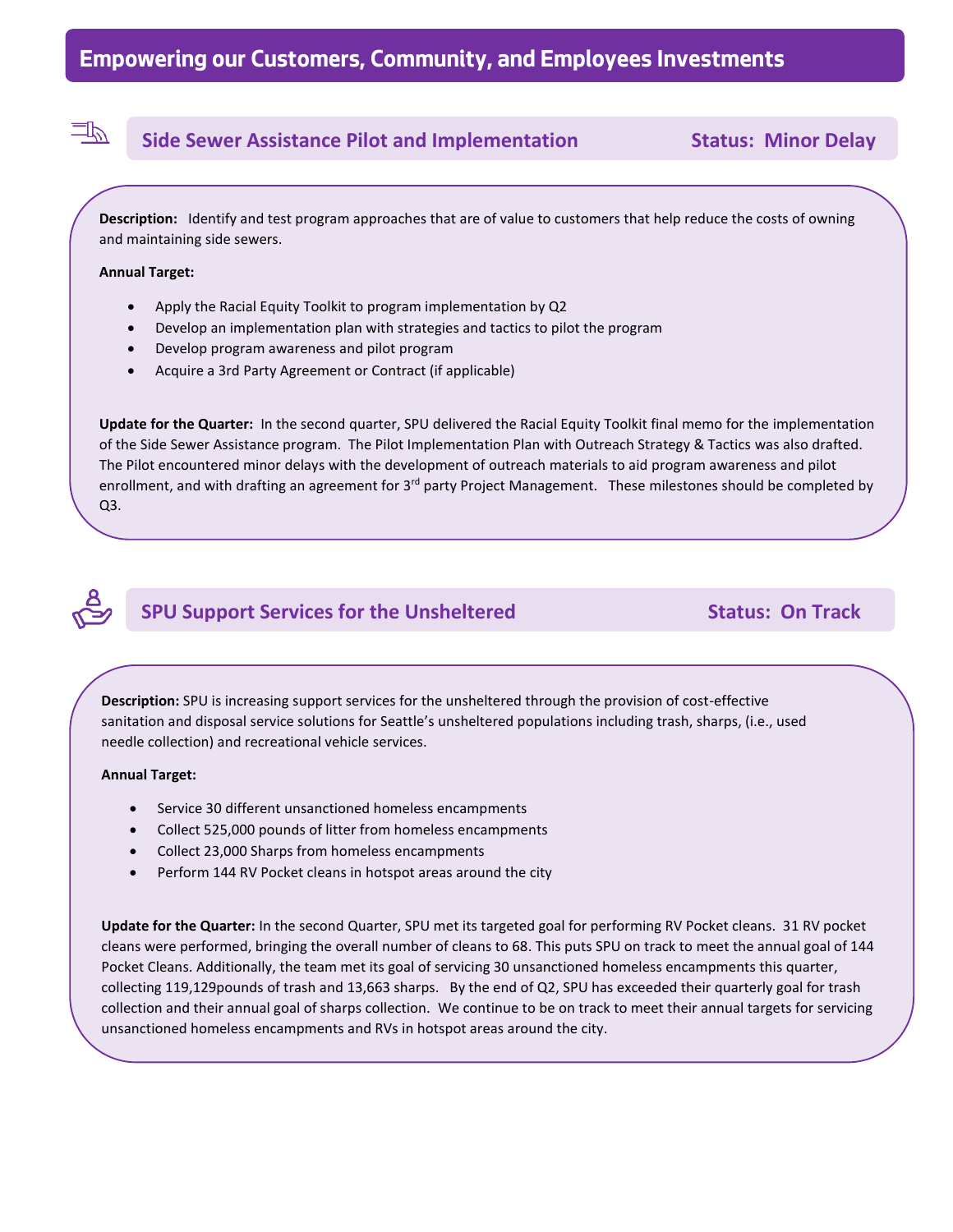

## **DWW Recreational Vehicle (RV) Mobile Pump Out Program Status: On track**

**Description:** Operate a pilot RV pump out program to address dumping of sewage and other contaminants that can enter the drainage system and travel to local waterways through drainage catch basins.

**Annual Target:** Service 1560 RV Wastewater Tanks in 2021 (130 per month).

**Update for the Quarter:** In the second quarter, SPU was close to meeting our targeted goal for servicing RV wastewater tanks. SPU was able to service 339 wastewater tanks in and conducted one RV Dump Event in Georgetown, in Q2. We changed our service interval for the quarter from once every four weeks to once every six to reduce costs and match service levels to clients' needs. We will evaluate the impact of this change going forward. SPU is still on track to meet the 2021 goal for servicing RV wastewater tanks.



## **Workforce Facilities Investments Community Community Community Community Community Community Community Community**

**Description:** Foster a more equitable workplace, work culture, and better work opportunities by investing in our employees; and continue improvements to SPU workforce facilities to improve working conditions for frontline employees at South Operations Complex, North Operations Complex, Cedar Falls Phase 2, and at the Seattle Municipal Tower (SMT).

### **Annual Targets:**

**track** 

- Update Facilities Master Plan strategy
- Begin planning and design work for North Operations Complex (NOC)
- Begin planning and design work for South Operations Complex (SOC)
- Begin planning and design work for Cedar Falls Phase 2
- Complete planning and design work for SMT reconfiguration

**Update for the Quarter:** In the second quarter, SPU was on track to meet all the targeted goals for Workforce Facilities Investments. By the end of Q2 the **Facilities Master Plan** charter was completed ahead of the Q3 target.

The discussion for scope and deliverables for the **North Operations Complex** continued. The **South Operations Complex** planning, and design continues to be on track to meet annual goals. In Q2, Leadership approved options analysis to address Staff Hygiene facilities, and damage was found in the bus wash area and addressed with temporary bracing. More in-depth inspection will define full scope of permanent repairs. Additionally, a vehicle gate with improved security access will be installed along with fiber optic service for improved and reliable system access. **Cedar Falls Phase 2** continues to be on track. In Q2, the Executive Team was briefed on design concepts and gave the approval to move forward.

As part of the planning and design work for **SMT reconfiguration** in Q2 there was an executive decision to postpone the new programming. Additionally, SPU is on track to continue meeting quarterly targets and will open an 'Open Concept Lab' in SMT on the 48th floor in Q3. The concept lab will be toured by the staff and used in future selections and designs on SPU floors.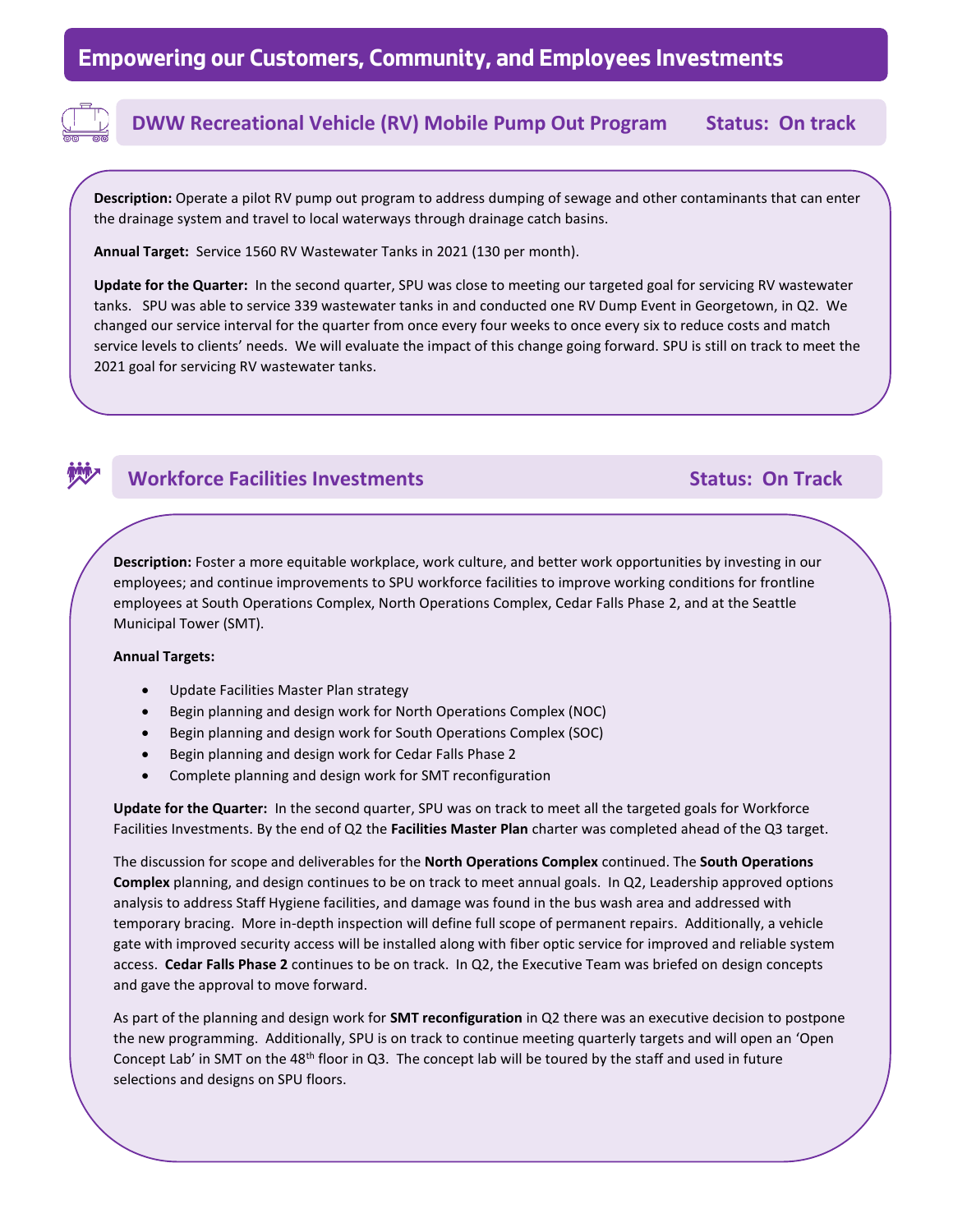

## **Water System Seismic Resilience Status: Minor Delay**

**Description:** Implement short-term measures, such as improving emergency preparedness and response planning, and adopting isolation and control strategies, that can be used to mitigate the effects of seismic damage until expensive longterm infrastructure improvements can be made.

### **Annual Target:**

- Transmission Pipelines: Develop approach/plan for upgrading transmission pipeline system
- Upgrade Vertical Facilities Hire consultant and commence seismic assessment/ options development for Riverton and Eastside Reservoir seismic retrofits
- Install Earthquake Resistant Pipe: Define Critical Water Mains and Update Seismic Design Standards for New Watermains
- Improve Emergency Response Planning: Complete Water System Earthquake Hazard-Specific Response Plan

**Update for the Quarter:** In the second quarter, SPU met most of our quarterly milestones. The transmission pipeline study preliminary drafts have been received. The Eastside and Riverton Reservoirs consultant was selected. With the distribution system critical mains were not defined by the end of Q2, there has been a minor delay in the advancement of the project. However, the Water System Seismic Resilience investment should be back on track to meet all milestones for the year by the end of the fourth quarter.

## **DWW Asset Management and Opportunity Work Status: On Track**

**Description:** Increase investment in the rehabilitation of sewer pipe, pump stations, combined sewer overflow outfalls, **track**<br>failures. and force mains; as well as develop a renewal program for the City's drainage system to reduce asset and facility

### **Annual Target:**

- Expand Sewer Rehabilitation work
- Add 1 pipe assessor to the Sewer Rehabilitation Program
- Expand Drainage Rehabilitation work
- Complete drainage program review
- Wastewater Pump Stations, Force Mains (FM), and CSO Outfall Rehabilitation

**Update for the Quarter:** In the second quarter, SPU crews have again exceeded their goal for Sewer Rehabilitation work with 106 work orders completed, 63% over the targeted goal of 65 work orders for the quarter. Additionally, 4.1 miles of contracted pipe rehabilitation was completed by the end of the Q2. SPU crews almost doubled the quarterly target for drainage rehabilitation. At the end of Q2, crews had completed 45 of the 25 targeted work orders.

Progress Report to Council: First August 2012<br>By the end of the second quarter, access improvements and condition assessment were completed for FM 35. Also, FM Condition Assessment and Rehab Strategy Tech Memo has also received 90% of review comments, and completion has<br>heen slightly delayed to O3 been slightly delayed to Q3.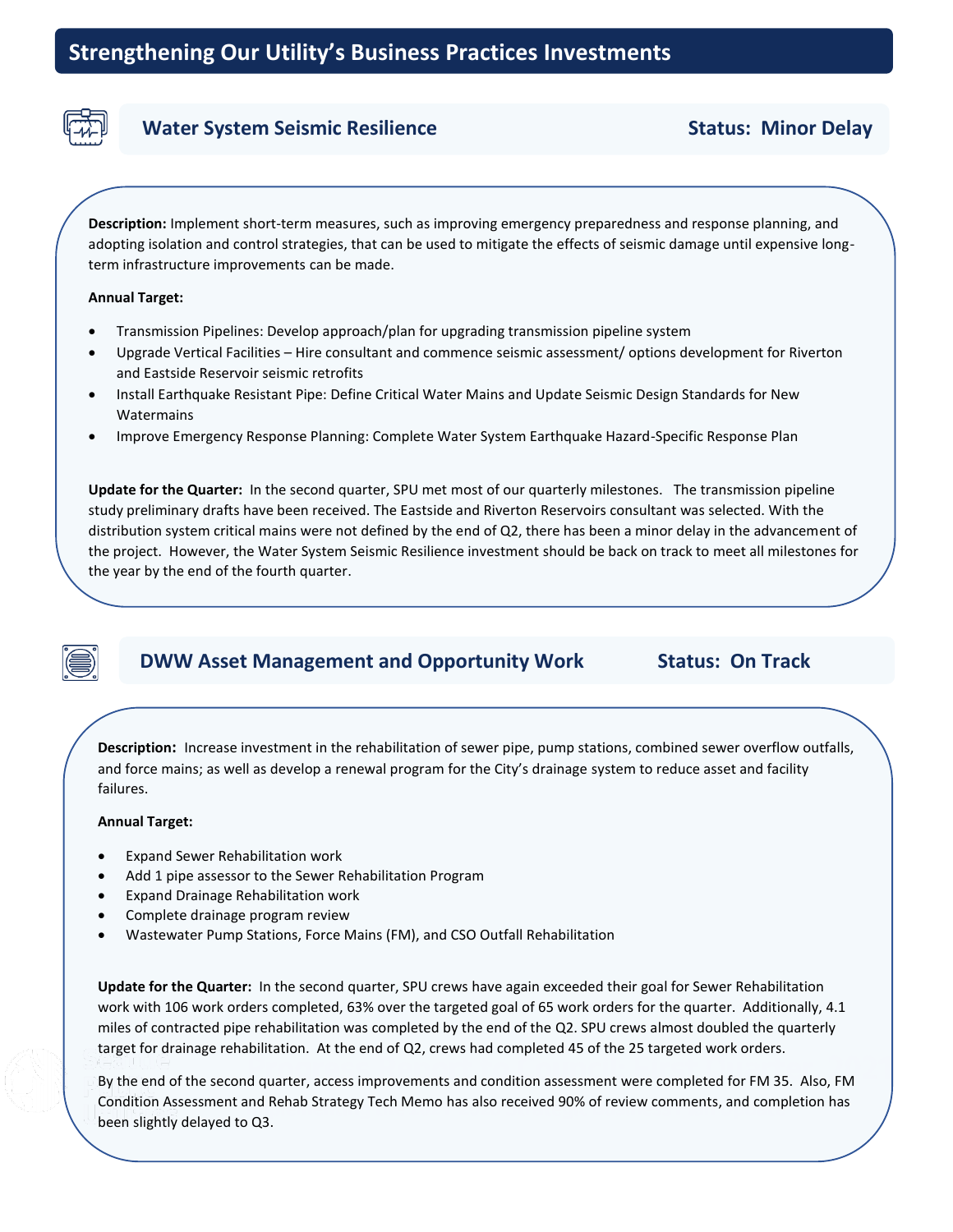### Water Asset Management and Opportunity Work **Status: On Track**

**Description:** Take advantage of street openings, driven by transportation projects, by initiating water infrastructure projects to improve service; and replace failing infrastructure at reduced costs through shared pavement restoration, mobilization, and traffic control costs. This consists of 3 different investment projects: Water System Overall Asset Management, Hydrant and Valve Maintenance and Water Asset Transportation Opportunity Projects.

### **Annual Targets:**

**track**

- Water Asset Transportation Opportunity Projects
	- o Project assessment to determine opportunity
	- o If project is identified, prepare scope and cost estimates for inclusion into SDOT project
- Hydrant and Valve Maintenance
	- o Sustain 99.9 percent of hydrants in service
	- o 95% of newly reported out of service (OOS) hydrants returned to service on a quarterly basis
	- o 1600 low priority (minor) hydrant work orders completed
	- o Hire 2 additional staff in Q2
	- o 82 critical valve work orders completed in Q3 &Q4
- Water System Overall Asset Management:
	- o Complete 1 mile per year of planned water main replacement
	- o Complete 650 replacements per year of water service line replacements (renewals)
	- o Complete planning and evaluation for rehabilitation for 2 water tanks
	- o Complete 2,500 feet per year of new cathodic protection on transmission pipes

### **Update for the Quarter:**

- **Water Transportation Opportunity Projects:** In the second quarter, SPU continued to assess Q2 interagency transportation projects for impact or opportunity driven improvements. Again, it was determined there were no new transportation projects identified for assessment. SPU will continue to look for interagency project opportunities through 2021.
- **Hydrant and Valve Maintenance:** In the second quarter, SPU continued to successfully maintain the goal of sustaining 99.9% of hydrants in service. In Q2 58 hydrants were reported as out of service (OOS), 100% of which were returned to service meeting the targeted goal for the quarter. The second quarter goal for completing minor hydrant work orders was again exceeded, with 648 completed. Critical valve inspection is scheduled to begin in the next quarter as planned, and SPU is on track to meeting our goals for 2021.
- **Water System Overall Management**: In the second quarter, there were limited proactive service renewal opportunities. These opportunities tend to occur disproportionately throughout the year, and it's likely SPU will meet our targeted annual goal by the end of the year. Q2 continues to see progression on water main replacement efforts. As planned for Q2, the Water Main replacement model data is being refreshed, which is needed for Water Main Project #7 planning; and Water Main Multi-Site Project #3 was awarded and is entering the construction phase. Additionally, Magnolia Tank condition assessment data has been compiled and is under review. SPU is on track to meet our 2021 goals for Water System Overall Management.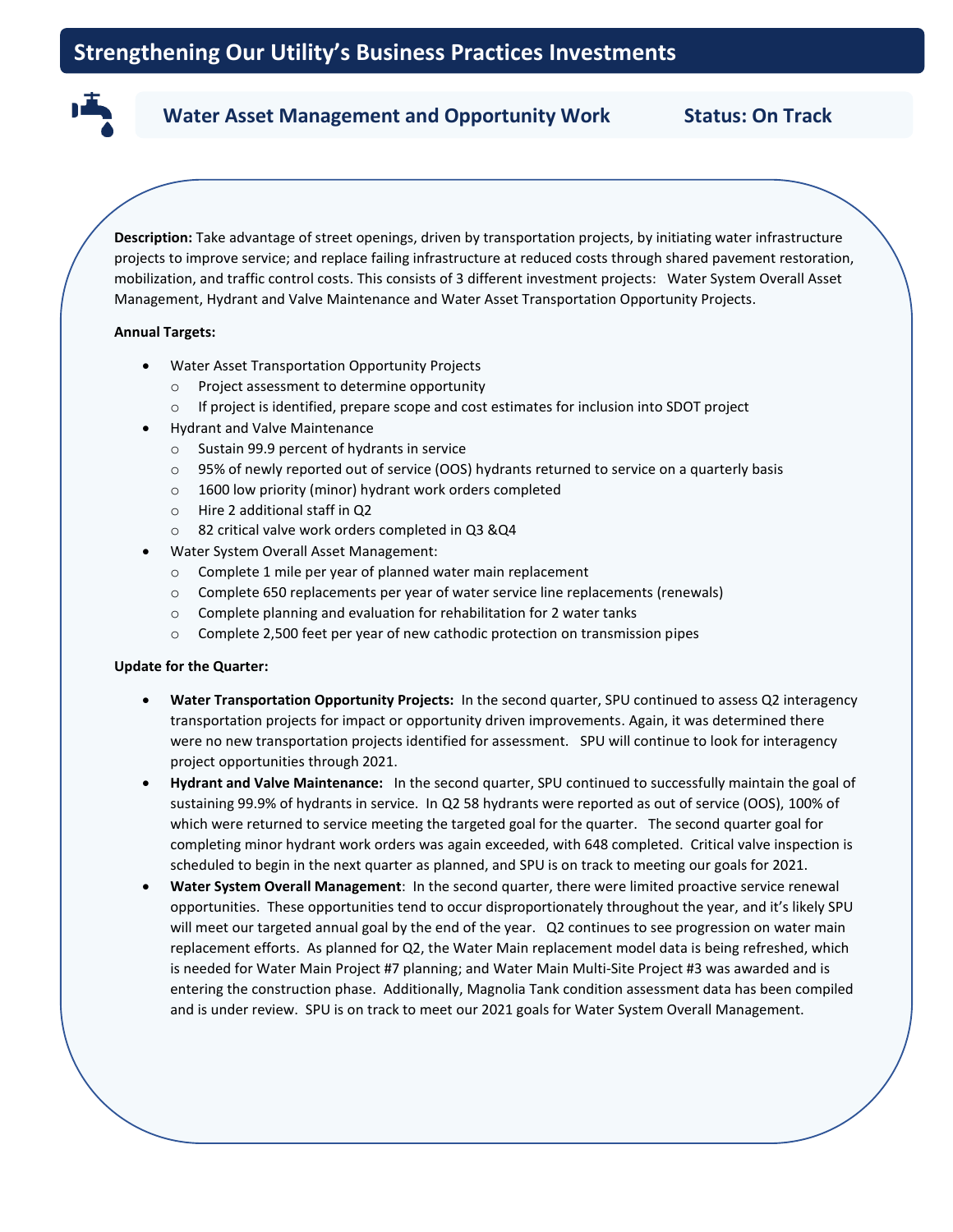# **Progress Report to Council: Second Quarter, 2021**

**SPU Capital Investment Projects – PDEB Portfolio**

## **YTD Q2 2021 PDEB CIP Spending**

**0**





### **Upcoming Construction Bids**

YTD Expenses

• **C317017** – Sewer Lining Contract (Small Diameter) – Advertise August 2021

Remaining Budget

- **C600098** 45th Ave NE Sewer Re-Route Advertise August 2021
- **C312060** Broadview Drainage Improvements – Advertise August 2021
- **C312060** 12th Ave SSO & Drainage Improvements – Advertise October 2021
- **C600229** Airlift Pump Station 38 Conversion – Advertise November 2021
- **C117001** CP Improvements 2021 Package – Advertise Nov. 2021
- **C600299** Watermain Rehab Package #4- --Advertise December 2021

**C113007** – Lake Forest Park Reservoir Covering. Delays due to COVID. We are developing schedule recovery plan to bring reservoir back on-line 4Q2021.

**C212041** – STS2 Solid Waste Facilities. Design consultant, HDR held team meetings. We anticipate 30% design complete by 4Q2021.

**C308011** – South Park Pump Station. The project is midway through construction; anticipated completion early 2022.

**C114074** – 430 Pipeline Improvements. We anticipate awarding construction contract in September 2021.

**C117045** – Watermain Rehab Package #3. Construction contract awarded 8/5/2021

**C117069** – Tolt Debris Boom. Project achieved 30% Design in June of 2021. Remaining design and permitting will go through 2022.

**C399315** – Taylor Creek Culvert Replacement. Working on 60% design of distributed sediment management structures in Dead Horse Canyon; 90% design of lower Taylor Creek Restoration elements.

**C312051** – Pearl Street DWW Improvements. The project is in construction; construction will be completed by the end of the year.

**C316056** – Longfellow Natural Drainage System. Project went to bid Q2; construction NTP anticipated September.

**C416010 / C416015** - Madison Bus Rapid Transit Project: SDOT project. SPU updating DWW facilities and replacement of watermain along Madison St. Construction to begin 4Q 2021.

**C413013 / C416005** - SR 520 - Montlake Phase: WSDOT project is under construction. Project is to complete in mid to late 2023.

**C413048/C410018/C413050** – Waterfront Seattle Main Corridor: Under construction. Major SPU scope was construction of a CSO reduction project, which is mostly completed.

**C600275** – 15th Ave NE AAC Paving: SDOT project under construction. SPU is replacing galvanized watermain with ductile iron. SPU work to complete in 2021.**C416030/C600196** – Delridge Way MMC: SDOT project. SPU scope, including several thousand feet of drainage and several hundred feet of replaced watermain, is mostly complete.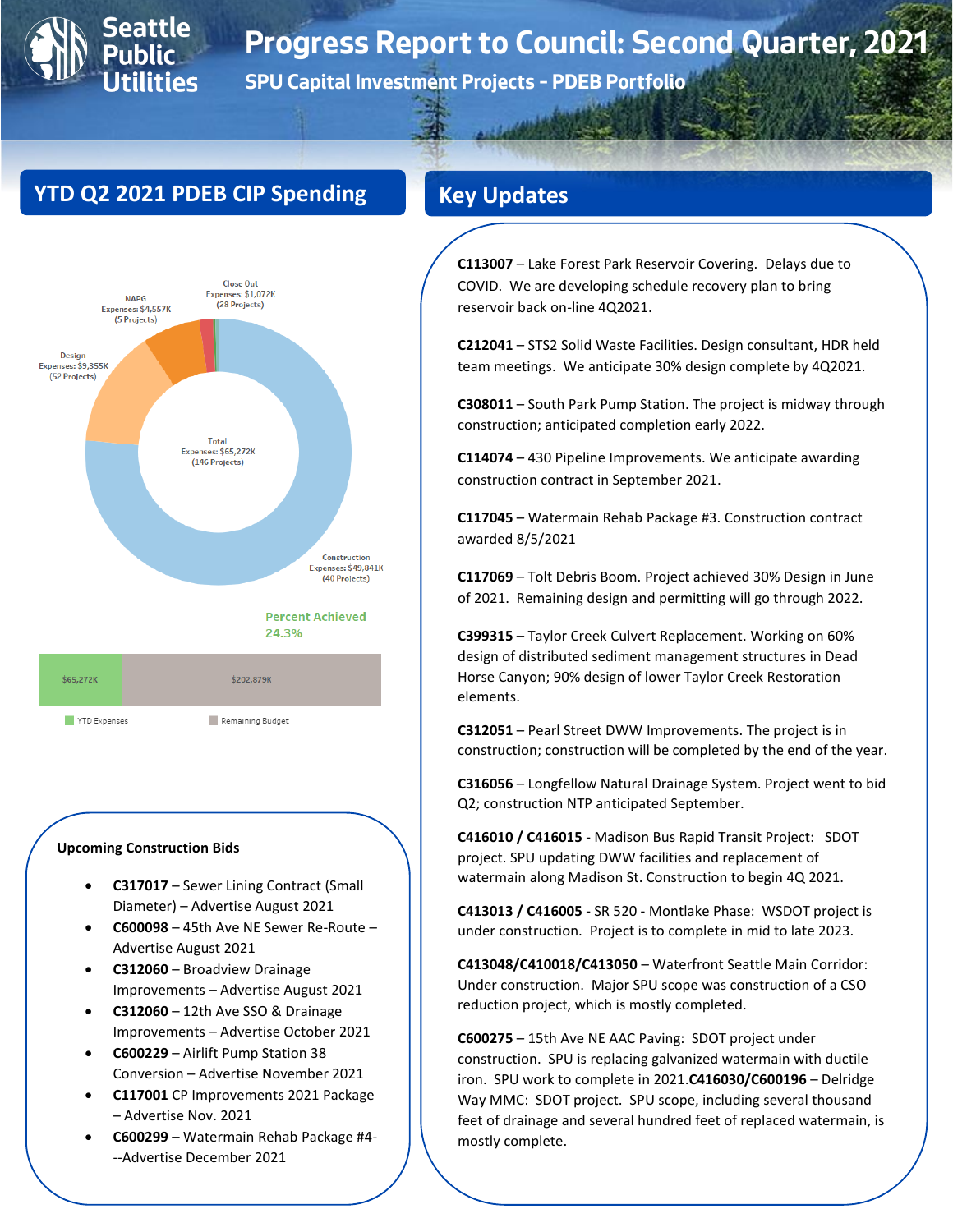# **PDEB 2021 – 2022 Capital Project Schedule**

| <b>PDEB Capital Project Schedules</b> |                                |            |   |                         | 2021 |              |          |              |   | 2022     |         |          |
|---------------------------------------|--------------------------------|------------|---|-------------------------|------|--------------|----------|--------------|---|----------|---------|----------|
|                                       | - Top 40 by YTD Expenses       |            | 4 | 5<br>6                  |      | 10<br>9<br>8 | 11<br>12 |              | 4 | 5<br>6   | 10<br>9 | 11<br>12 |
|                                       | Reservoir Covering-L Forest Pk |            |   |                         |      |              |          |              |   |          |         |          |
|                                       | Spokane St Pump Sta Improve.   |            |   |                         |      |              |          |              |   |          |         |          |
|                                       | Tolt Warning Sys Upgrade 2015  |            |   |                         |      |              |          |              |   |          |         |          |
|                                       | SWM Rehab Multisite Package #2 |            |   |                         |      |              |          |              |   |          |         |          |
| <b>Water</b>                          | Tolt Valve 15 Leak Imprv       |            |   |                         |      |              |          |              |   |          |         |          |
|                                       | Cedar Falls Dom Well Rplc Impr |            |   |                         |      |              |          |              |   |          |         |          |
|                                       | SWM Rehab Multisite Package #4 |            |   |                         |      |              |          |              |   |          |         |          |
|                                       | SWM Rehab Multisite Package #5 |            |   |                         |      |              |          |              |   |          |         |          |
|                                       | S Park Flood Control Pump Sta  |            |   |                         |      |              |          |              |   |          |         |          |
|                                       | Drainage Spot Improvements     |            |   |                         |      |              |          |              |   |          |         |          |
|                                       | Pearl Street DWW Imp           |            |   |                         |      |              |          |              |   |          |         |          |
|                                       | Ship Canal WQ Project          |            |   |                         |      |              |          |              |   |          |         |          |
|                                       | South Park Drainage Conveyance |            |   |                         |      |              |          |              |   |          |         |          |
|                                       | PS 22 Retrofit FM Replacement  |            |   |                         |      |              |          |              |   |          |         |          |
|                                       | SCWQ King County Coordination  |            |   |                         |      |              |          |              |   |          |         |          |
|                                       | SCWQ I&C                       |            |   |                         |      |              |          |              |   |          |         |          |
|                                       | SCWQ Pump Station              |            |   |                         |      |              |          |              |   |          |         |          |
|                                       | SCWQ Storage Tunnel            |            |   |                         |      |              |          |              |   |          |         |          |
|                                       | SCWQ-SPU Ballard Convey        |            |   |                         |      |              |          |              |   |          |         |          |
|                                       | NDS Longfellow                 |            |   |                         |      |              |          |              |   |          |         |          |
|                                       | <b>NDS Thornton</b>            |            |   |                         |      |              |          |              |   |          |         |          |
|                                       | East Montlake PS and FM Upgrad |            |   |                         |      |              |          |              |   |          |         |          |
|                                       | 2017 Spot Sewer Contract 1     |            |   |                         |      |              |          |              |   |          |         |          |
|                                       | 2017 Sewer Lining Small Diamet |            |   |                         |      |              |          |              |   |          |         |          |
|                                       | 2017 Sewer Lining Large Diamet |            |   |                         |      |              |          |              |   |          |         |          |
|                                       | 40th Ave Full Line Replacement |            |   |                         |      |              |          |              |   |          |         |          |
|                                       | 5th Ave S Full Line Rplcmnt    |            |   |                         |      |              |          |              |   |          |         |          |
|                                       | Small Landslide Projects       |            |   |                         |      |              |          |              |   |          |         |          |
|                                       | Lower Taylor Creek Restoration |            |   |                         |      |              |          |              |   |          |         |          |
|                                       | PS 62, 63, 71 Improvements     |            |   |                         |      |              |          |              |   |          |         |          |
|                                       | 2021 Sewer Rehabilitation      |            |   |                         |      |              |          |              |   |          |         |          |
|                                       | 35th Ave S Swr Rehab           |            |   |                         |      |              |          |              |   |          |         |          |
|                                       | 2225 30th Ave W Spot Rehab     |            |   |                         |      |              |          |              |   |          |         |          |
|                                       | 15th Ave NE Alley Rehab        |            |   |                         |      |              |          |              |   |          |         |          |
|                                       | AWV & Waterfront CSO Control   |            |   |                         |      |              |          |              |   |          |         |          |
|                                       | SR 520 Montlake Phase - WF     |            |   |                         |      |              |          |              |   |          |         |          |
| Shared                                | SWM Waterfront Seattle Work    |            |   |                         |      |              |          |              |   |          |         |          |
|                                       | SDOT Delridge Multimodal-DWW   |            |   |                         |      |              |          |              |   |          |         |          |
|                                       | SDOT Delridge Way MMC - Wtr    |            |   |                         |      |              |          |              |   |          |         |          |
|                                       | SWM SDOT 15th Ave NE AAC Pave  |            |   |                         |      |              |          |              |   |          |         |          |
|                                       |                                | Initiation |   | <b>Options Analysis</b> |      | Design       |          | Construction |   | Closeout |         |          |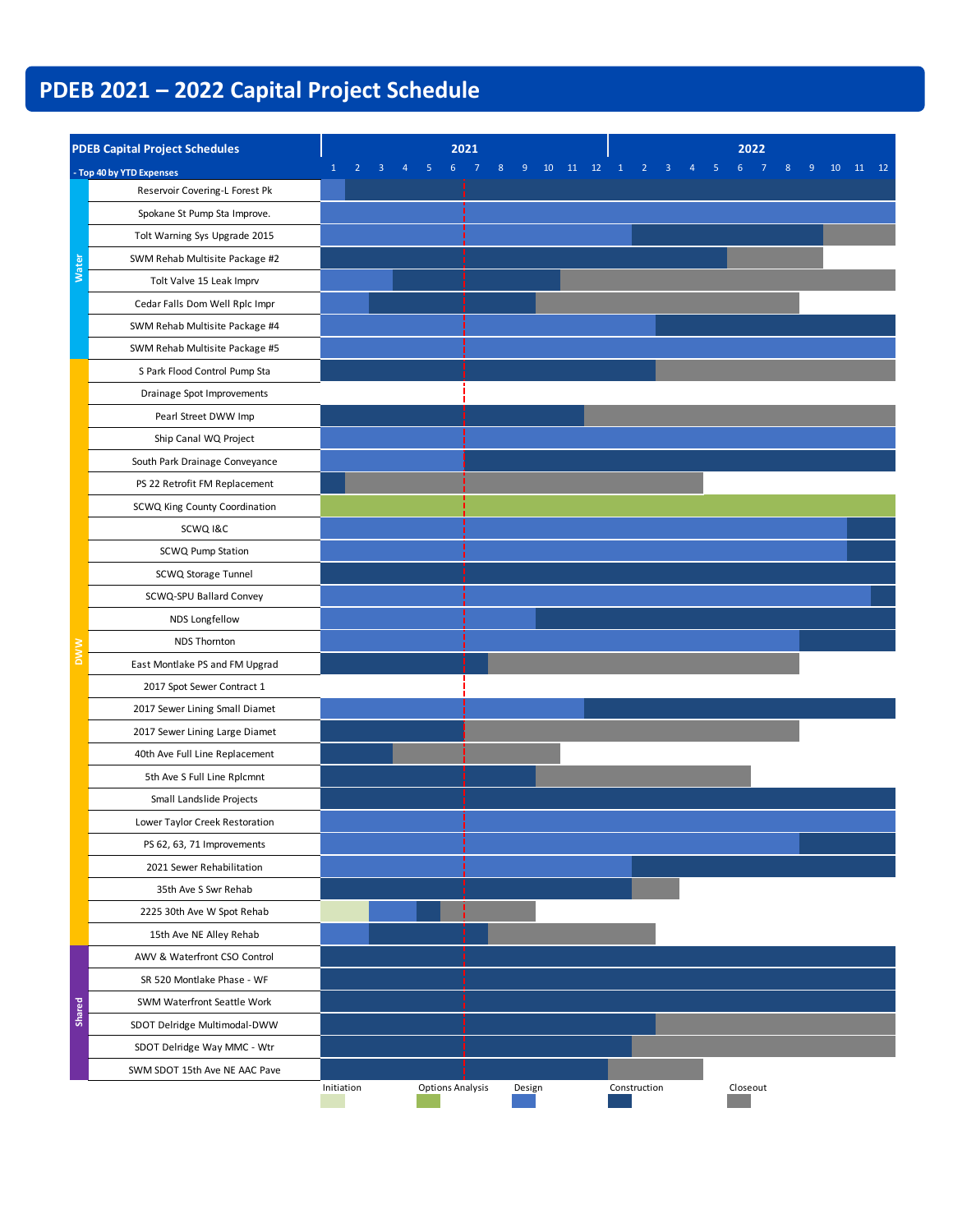

**Financial Performance**

# Financial Performance Reporting

Seattle

Financial performance reporting tracks the Utility's planned budget and consumption and revenue forecasts alongside operating and capital program expenditures, accomplishments, and received revenue for each utility fund – water, drainage and wastewater, and solid waste.

The SPU Finance Division and Accounting Division compare actual performance against the budget on a monthly and quarterly basis and update the Utility's financial projections accordingly to guarantee that the Utility stays within the approved and legislated budget. SPU also considers the accomplishment performance when developing longer-term financial projections that are included in the Strategic Business Plan and subsequent rate studies.

Over the next few years, SPU will work to supplement its financial performance reporting with a more robust affordability metric evaluation. This will guide policy work related to financial capability assessments for federal regulatory and consent decree requirements, federal funding advocacy initiatives, customer assistance programs, and utility rate setting. Current affordability metrics track customer delinquency, utility discount program enrollment, as well as emergency assistance program and payment plans usage. This is supplemented by Citywide statistics related to income, cost of living, income disparity, poverty indicators, and household self-sufficiency standards.

## **YTD Q2 2021 CIP Accomplishment Rate**

The Q2 2021 CIP accomplishment rate for all funds was 84% with actual expenditures of \$108 million against a budgeted amount of \$128 million. Accomplishment was mixed by fund. Please note that the shared budget and technology budget are paid for using all funds at the Utility.

- The Water Fund (excluding shared and technology) accomplished 110% of the Q2 budget with \$17.6 million in actual expenditures against a budget of \$16.1 million.
- The Drainage and Wastewater Fund (excluding shared and technology) accomplished 78% of the Q2 budget with \$63.5 million in actual expenditures against a budget of \$81.7 million.
- The Solid Waste Fund (excluding shared and technology) accomplished 832% of the Q2 budget with \$10.0 million in actual expenditures against a budget of \$1.2 million. *Please note that the high accomplishment is due to costs that were planned for 2020 but paid in 2021.*
- Shared CIP accomplished 45% of the Q2 budget with \$10.7 million in expenditures against a budget of \$23.8 million.
- Technology CIP accomplished 117% of the Q2 Budget with \$6. 1 million in actual expenditures against a budget of \$5.3 million.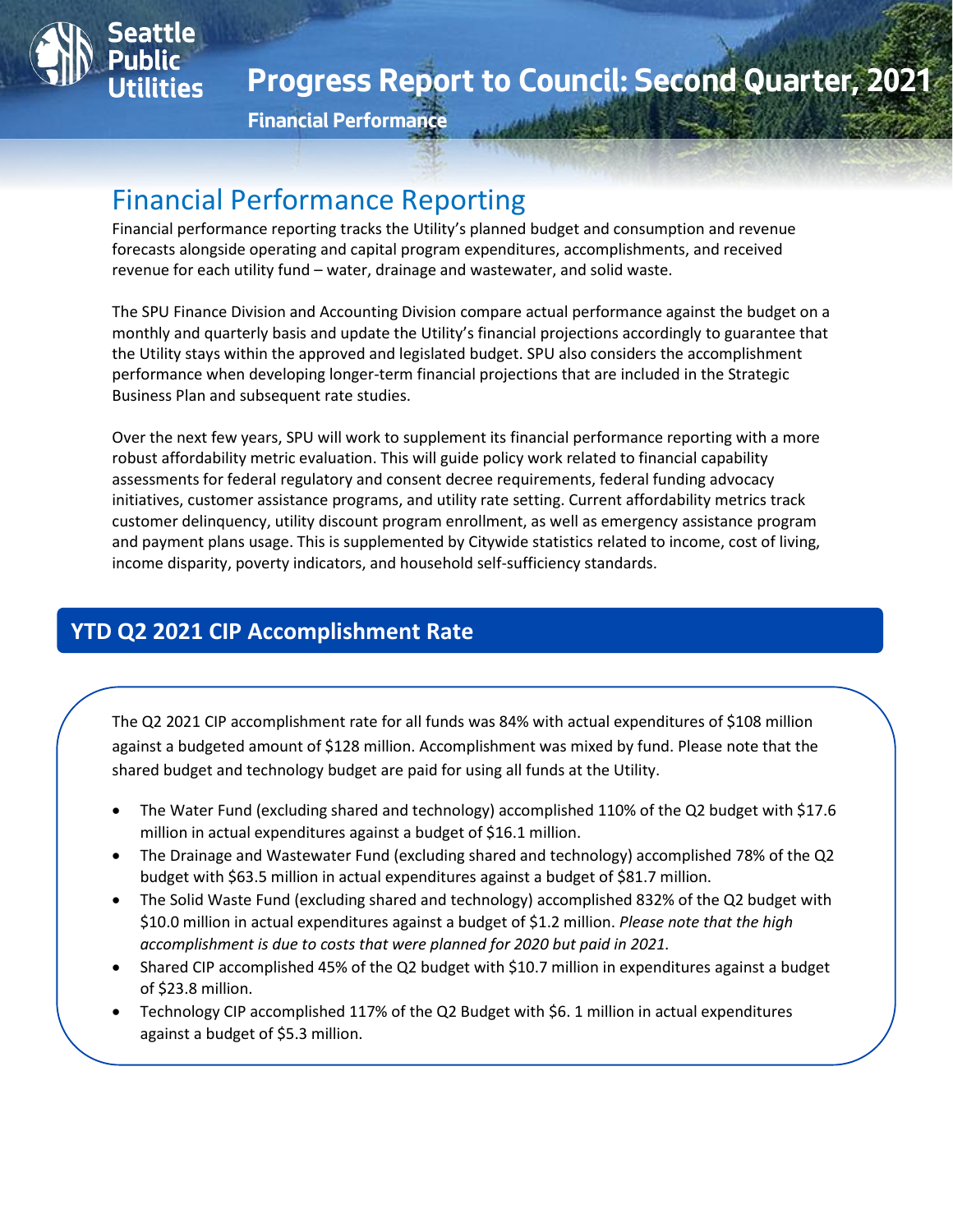|                                   |                                     |                                      | 2021 Annual                              |                                            |                                                 | 2021 Through June             |                               |                                                     |
|-----------------------------------|-------------------------------------|--------------------------------------|------------------------------------------|--------------------------------------------|-------------------------------------------------|-------------------------------|-------------------------------|-----------------------------------------------------|
| $(S \in \mathbb{N})$ in millions) | <b>Annual Plan</b><br>to Spend      | Annual<br>Spent to<br>Date           | Annual<br><b>Remaining</b><br>to Spend   | % Annual<br><b>Remaining</b><br>to Spend   | <b>YTD</b><br><b>Planned</b> to<br><b>Spend</b> | <b>YTD Spent</b>              | <b>YTD</b><br><b>Variance</b> | % YTD<br>Under<br>Spend                             |
| <b>Expenditures</b>               |                                     |                                      |                                          |                                            |                                                 |                               |                               |                                                     |
| Operating                         | \$262                               | \$115                                | \$147                                    | 56%                                        | \$128                                           | \$115                         | \$13                          | 10%                                                 |
| Capital                           | \$117                               | \$26                                 | \$91                                     | 78%                                        | \$26                                            | \$26                          | \$0                           | 0%                                                  |
| <b>Total Expenditures</b>         | \$379                               | \$141                                | \$238                                    | 63%                                        | \$154                                           | \$141                         | \$13                          | 8%                                                  |
|                                   |                                     |                                      |                                          |                                            |                                                 |                               |                               |                                                     |
|                                   | Annual<br>Planned<br><b>Revenue</b> | Annual<br><b>Received to</b><br>Date | Annual<br><b>Remaining</b><br>to Receive | % Annual<br><b>Remaining</b><br>to Receive | <b>YTD</b><br>Planned<br><b>Revenue</b>         | <b>YTD</b><br><b>Received</b> | <b>YTD</b><br>Variance        | % YTD<br>Revenue<br><b>Under</b><br><b>Recovery</b> |
| <b>Operating Revenue</b>          |                                     |                                      |                                          |                                            |                                                 |                               |                               |                                                     |
| <b>Retail Customer Rev.</b>       | \$214                               | \$88                                 | \$126                                    | 59%                                        | \$92                                            | \$88                          | \$4                           | 4%                                                  |
| <b>Wholesale Customer Rev.</b>    | \$52                                | \$21                                 | \$31                                     | 60%                                        | \$23                                            | \$21                          | \$2                           | 9%                                                  |
| <b>Other Revenue</b>              | \$12                                | Ś8                                   | Ś4                                       | 33%                                        | \$6                                             | Ś8                            | (\$2)                         | (33%)                                               |
| <b>Total Operating Revenue</b>    | \$278                               | \$117                                | \$161                                    | 58%                                        | \$121                                           | \$117                         | Ś4                            | 3%                                                  |

\*Negative number means over-spend in the case of expenses, and over-recovery in the case of revenue.

# **Drainage and Wastewater Fund Q2 2021 Financial Results**

|                                   |                                     |                                             | 2021 Annual                              |                                            | 2021 Through June                        |                               |                               |                                              |
|-----------------------------------|-------------------------------------|---------------------------------------------|------------------------------------------|--------------------------------------------|------------------------------------------|-------------------------------|-------------------------------|----------------------------------------------|
| $(S \in \mathbb{N})$ in millions) | <b>Annual Plan</b><br>to Spend      | Annual<br>Spent to<br>Date                  | Annual<br><b>Remaining</b><br>to Spend   | % Annual<br><b>Remaining</b><br>to Spend   | <b>YTD</b><br><b>Planned to</b><br>Spend | <b>YTD Spent</b>              | <b>YTD</b><br><b>Variance</b> | % YTD<br>Under<br>Spend                      |
| <b>Expenditures</b>               |                                     |                                             |                                          |                                            |                                          |                               |                               |                                              |
| Operating<br>Capital              | \$466<br>\$278                      | \$209<br>\$71                               | \$257<br>\$207                           | 55%<br>74%                                 | \$225<br>\$99                            | \$209<br>\$71                 | \$16<br>\$28                  | 7%<br>28%                                    |
| Total                             | \$744                               | \$280                                       | \$464                                    | 62%                                        | \$324                                    | \$280                         | \$44                          | 14%                                          |
|                                   | Annual<br>Planned<br><b>Revenue</b> | Annual<br><b>Received to</b><br><b>Date</b> | Annual<br><b>Remaining</b><br>to Receive | % Annual<br><b>Remaining</b><br>to Receive | <b>YTD</b><br>Planned<br><b>Revenue</b>  | <b>YTD</b><br><b>Received</b> | <b>YTD</b><br>Variance        | % YTD<br>Revenue<br>Under<br><b>Recovery</b> |
| <b>Operating Revenue</b>          |                                     |                                             |                                          |                                            |                                          |                               |                               |                                              |
| <b>Wastewater Revenue</b>         | \$315                               | \$155                                       | \$160                                    | 51%                                        | \$154                                    | \$155                         | (51)                          | (1%)                                         |
| Drainage Revenue                  | \$165                               | \$82                                        | \$83                                     | 50%                                        | \$82                                     | \$82                          | \$0                           | 0%                                           |
| <b>Other Revenue</b>              | Ś6                                  | \$4                                         | \$2                                      | 33%                                        | \$3                                      | \$4                           | (51)                          | (33%)                                        |
| Total                             | \$486                               | \$241                                       | $\Gamma$ <sub>1</sub> (Ctrl) $\tau$      | 50%                                        | \$239                                    | \$241                         | (\$2)                         | (1%)                                         |

\*Negative number means over-spend in the case of expenses, and over-recovery in the case of revenue.